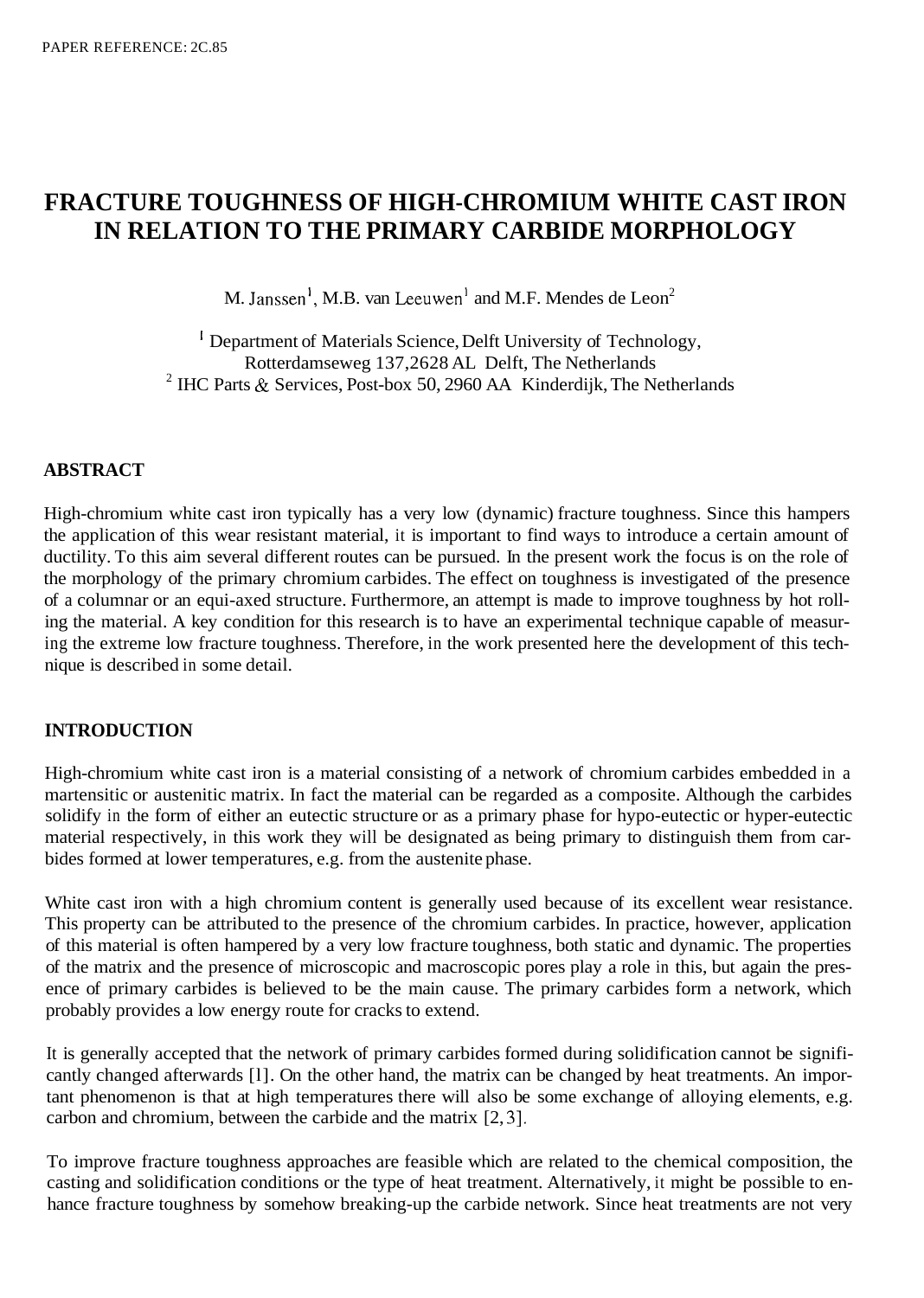effective in doing so, the only way to achieve this, while remaining in the solid state, is to apply a certain amount of plastic deformation to the material  $[1, 4]$ .

The main objectives of the research currently performed at Delft University of Technology on this subject are:

- to develop an experimental technique capable of determining the extremely low (dynamic) fracture  $\bullet$ toughness of high-chromium white cast iron. The technique must be easy to use and must lead to sufficiently discriminative and reproducible results.
- to gain insight in the relation between the morphology of the primary carbides and the (dynamic) fracture toughness. Important aspects of the carbide morphology are the orientation relative to the load, the shape and the extent to which a network is formed.

In the work presented here toughness measurements are described on a single type of high-chromium white cast iron, i.e. the volume fraction of primary carbides is more or less constant. In the first part of the paper, which is about the development of the test, the experimental obstacles are described together with the considerations which finally led to the set-up used. The second part deals with an aspect of the effect of the carbide morphology on fracture toughness, i.e. the presence of either a columnar or an equi-axed structure. Furthermore, the results of an investigation with a tentative nature are described in which slabs of cast iron are rolled at a relatively high temperature to different reduction percentages. This work is an attempt to improve the fracture toughness by breaking-up the network of primary carbides.

# **MATERIAL**

Table I summarises the approximate chemical composition of the high-chromium white cast iron investigated. This composition represents a hypo-eutectic alloy. The material was cast in ingots of which the dimensions, i.e. length **x** width **x** height, are approximate  $250 \times (80-89) \times 125$  mm. Using electric discharge machining, slabs were taken from the middle of these ingots normal to the length direction with a thickness of 10, or for the purpose of the

| <b>TABLE 1</b>              |
|-----------------------------|
| CHEMICAL COMPOSITION OF THE |
| WHITE CAST IRON [WEIGHT %]  |

|  |  | C Cr Si Ni Mo Mn        |  |
|--|--|-------------------------|--|
|  |  | 2.8 17 1.8 1.4 0.35 0.8 |  |

hot rolling experiments of 12.5 to 13 mm. Figure l shows the cast macrostructure of such a slab.



**Figure 1:** Macrostructure of a slab (125 x (80-89) mm) taken from an ingot showing the columnar zone in the outer region and the equi-axed area in the centre

From Figure 1 a distinction can be seen between the outer region, in which a columnar structure is present with an orientation normal to the surface, and the centre where no obvious orientation is visible, a structure which is known as equi-axed. In Figure 2 the microstructure of these two regions are shown.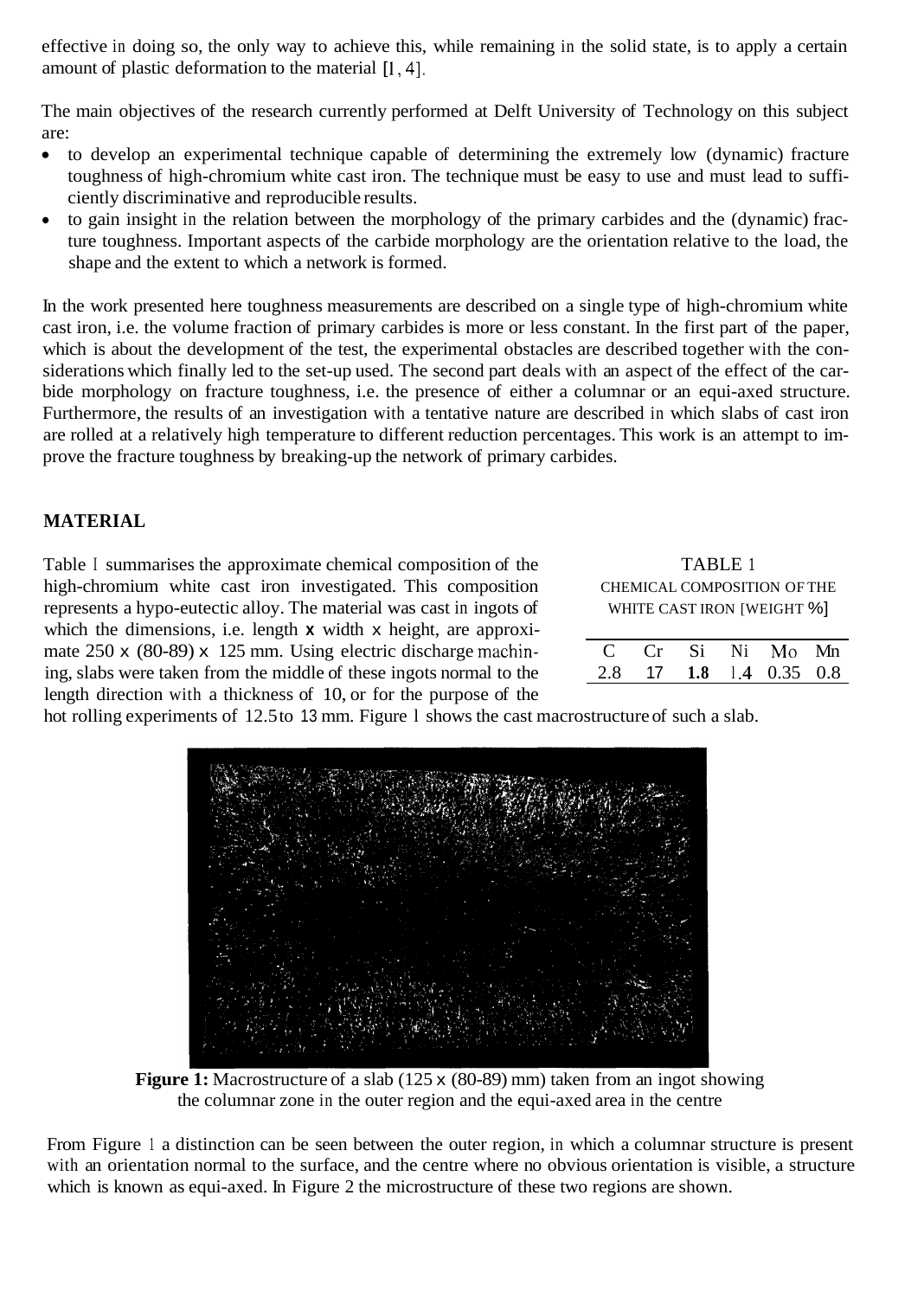

**Figure 2:** Micrographs of the columnar (left) and the equi-axed (right) structure in the white cast iron

# **MEASURING TOUGHNESS OF WHITE CAST IRON**

# *Principle of Test Set-up*

White cast iron, and especially when a high volume fraction of chromium carbides are present, does not show plastic deformation when mechanically tested. Therefore from a fracture mechanics point of view the most straightforward parameter to characterise fracture toughness is the critical (plane strain) stress intensity factor,  $K_{11}$ , or alternatively the dynamic fracture toughness,  $K_{1d}$  [5]. A problem however in using  $K_{11}$ , is the relatively complex procedure required for measuring this parameter: specimen manufacturing, creating a pre-fatigue crack and testing itself are time consuming and expensive.

**A** test method which is much easier to use is the Charpy impact test *[6].* In this method a notched bar with a standard size of 10x 10x55 mm is dynamically loaded in 3-point bending. The idea behind this test is that by creating a certain amount of triaxiality at the notch tip and by using a high rate of loading, the conditions for the occurrence of brittle fracture are optimised and therefore the test results will be conservative. In principle from Charpy impact test the energy needed to fracture the specimen is determined and used as a toughness measure.

The experiments performed in this research are based on the Charpy impact test. An instrumented dropweight impact tower is used with a mass of approximately 70 kg. The set-up allows the load to be digitally monitored as a function of time. In order to calculate energy values, the load versus time record is converted to load versus displacement data, a conversion which is performed by using the velocity during the test. In turn this velocity is based on the initial impact velocity and by considering the forces acting on the drop weight, i.e. gravity and the specimen load. Note that for the brittle material tested here and the relatively high impact energy of the drop weight, the velocity during the test will typically only drop slightly below the initial velocity. The energy is calculated by integrating the area under the load-displacement curve. To account for small differences in specimen dimensions the energies are divided by the area of the net cross section.

# *Fracture Mechanics Approach*

There are two main reasons why Charpy impact test results cannot be simply correlated to a fracture mechanics parameter such as *K,:* 

- l. For materials that exhibit a distinct amount of plastic deformation a plane strain condition at the notch tip is not guaranteed.
- 2. The workmanship with which the notch is machined will vary and also the radius should be small enough to simulate a natural crack.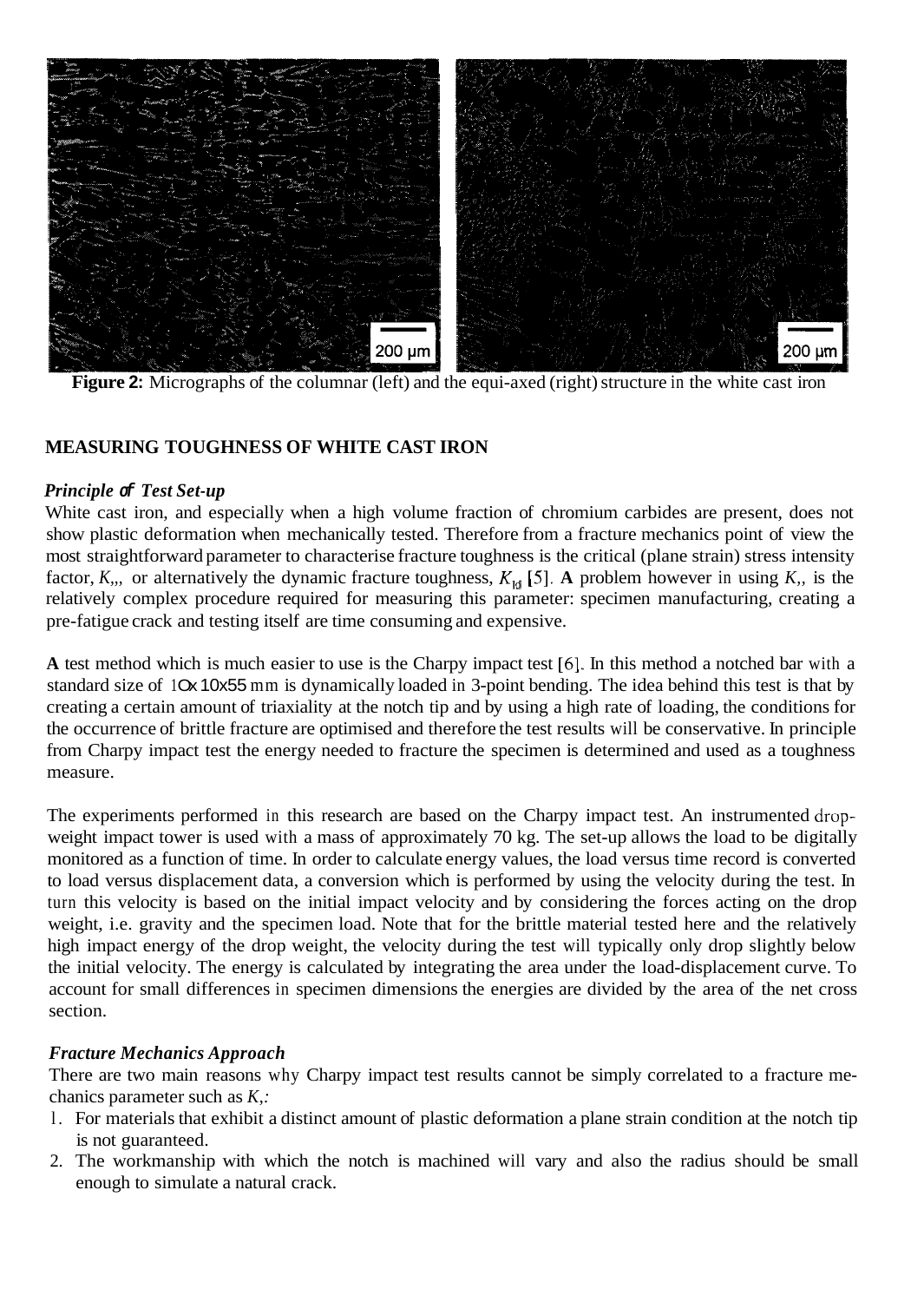The first problem will not play a role for the extremely brittle material under consideration here, i.e. in all cases the stress state will be one of plane strain. The second problem is often solved by introducing a fatigue crack in the specimen. This however is cumbersome in the brittle white cast iron and also contrary to the objective in this research, i.e. the development of an easy test method. Therefore the notch geometry applied here differs from those defined in the ASTM standard **(V** or U notch). The notch is introduced by electric discharge machining using a wire diameter of 0.3 mm and thus creating a notch tip radius of somewhere between 0.15 and 0.2 mm. It is assumed that this notch geometry sufficiently approaches a real crack so that *K,,* can be calculated. This assumption seems reasonable in view of the coarseness of the carbide structure, having an average spacing between the eutectic structures of the order of 200 pm (see Figure 2).

*K,* is now calculated from the load *P* according to *[5]:* 

$$
K_1 - \frac{PS}{BW^{3/2}} \cdot \frac{3\sqrt{\frac{u}{W}\left(1.99 - \frac{u}{W}\left(1 - \frac{u}{W}\right)\left\{2.15 - 3.93\left(\frac{u}{W}\right) + 2.7\left(\frac{u}{W}\right)^2\right\}\right)}}{2\left(1 + 2\frac{u}{W}\right)\left(1 - \frac{u}{W}\right)^{3/2}}
$$
\n(1)

where  $S =$  specimen span  $B =$  specimen thickness  $W =$  specimen height  $a =$  notch length

In principle, the fracture toughness,  $K_{1c}$ , follows from the load at which crack extension initiates. For the brittle material under consideration this will be the maximum load, since neither plasticity nor stable crack extension is expected to occur.

# *Experimental aspects*

An important aspect of impact testing is the high rate of loading. Especially for brittle materials it is known that impact tests can be troublesome because of the short time to failure. At impact the striking tup will inevitably start to oscillate. In a material exhibiting plasticity, these oscillations will be diminished before the maximum load is reached, because there is more time available and also because energy is dissipated by plastic deformation in the specimen.

#### *Tup stiffness*

In the development of the experimental method tups were used with different load capacities, i.e. 220, 45 and 15 kN. Figure 3 shows examples of load-displacement curves for these three tups using the same impact



**Figure 3:** Load-displacement curves for the white cast iron at an impact velocity of 3.4 m/s using tups with different loading capacities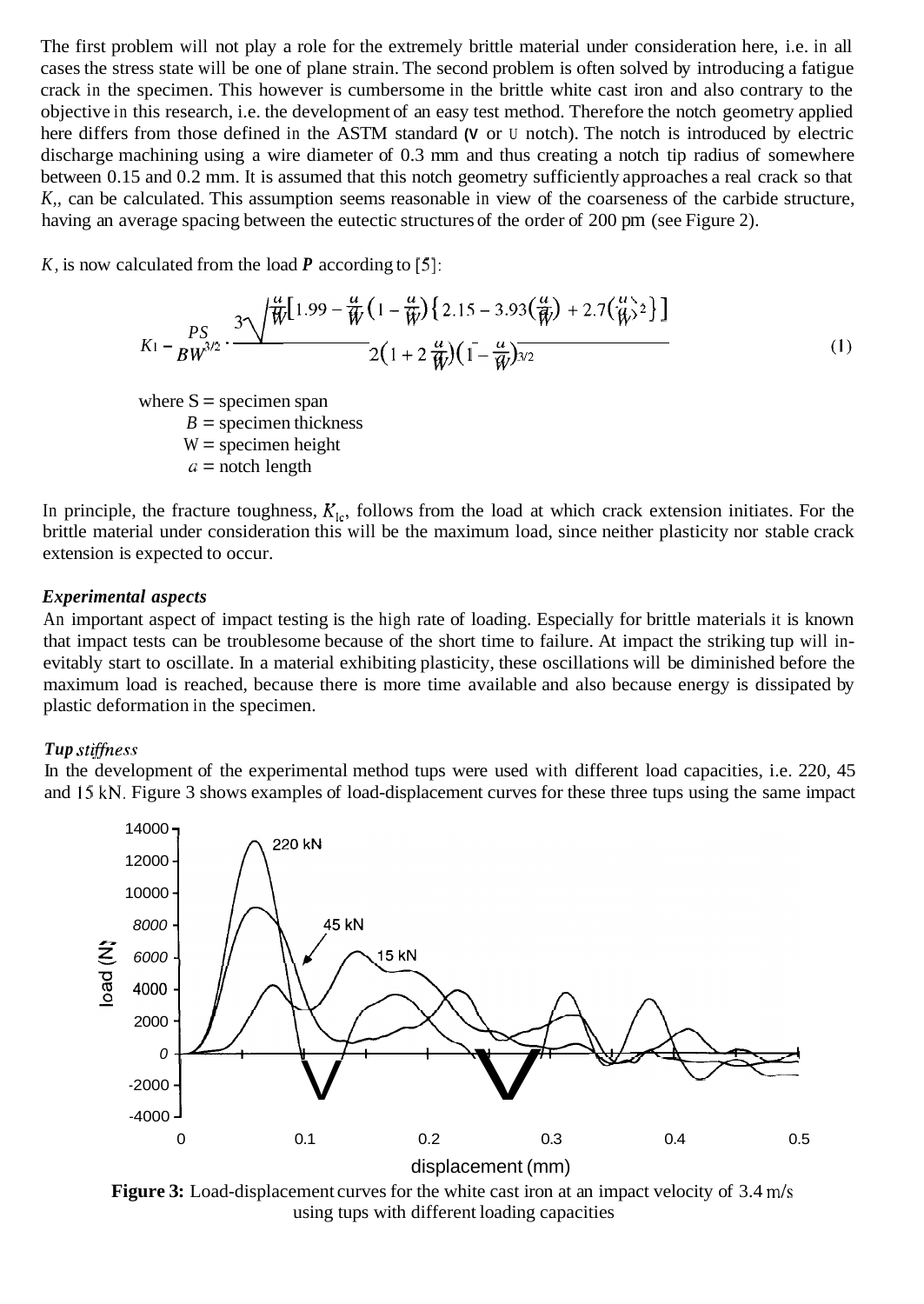velocity of 3.4 m/s. Clearly, there is a large difference between the three curves. This can be related to the stiffness of the tups used. For a stiff tup the load rises quickly up to a high value, after which the load continues to oscillate for a considerable time. On the other hand in a compliant tup the oscillations have a much smaller amplitude and are almost damped before the maximum load is reached. It is noteworthy that in the oscillation occurring after specimen failure in the 220 kN tup a component is visible with a period ( $\approx 35 \,\mu s$ ) which more or less corresponds to twice the length of the tup ( $\approx 110$  mm) divided by the longitudinal wave velocity in steel, i.e. the material of which the tup is made (5900 m/s).

It is found that the stiffness of the tup also has an effect on the measured energy values. In Table 2 the energies are summarised for the three tests at 3.4 m/s shown in Figure 3. The 15 kN tup leads to a significantly higher energy. An explanation for this effect is probably related to the kinetic energy of the broken specimen after the impact. For example, an impact specimen that would attain a velocity of 3.4 m/s has a kinetic energy of 0.25 J, a value that cannot be neglected relative to the energy needed to fracture the specimen. For a low tup stiffness it is to be expected that a larger amount of kinetic energy is transferred to the specimen. The reason is that more elastic energy is stored in a compliant tup at the same load level.

| TABLE 2                                                            |
|--------------------------------------------------------------------|
| ENERGIES OBTAINED AT 3.4 M/S WITH TUPS HAVING DIFFERENT CAPACITIES |

| Tup capacity [kN] | Energy [J] |
|-------------------|------------|
| 15                | 0.84       |
| 45                | 0.65       |
| ንንበ               | 0.61       |

#### *Irnpuct velocity*

The impact velocity also affects the test results, as can be seen in Figure 4 in which results are shown for 2 and 3.4 m/s, measured with a 15 kN tup. The oscillations are much more severe at the higher velocity, making realistic measurements of the maximum load difficult. Also the measured energy increases with velocity: 0.54 J at **2** m/s, 0.84 J at 3.4 m/s. The most likely explanation is the increase in kinetic energy of the broken specimen.

#### *Reproducibility*

It is noteworthy that the reproducibility of the tests seems to be relatively high considering the resemblance between two load-displacement curves for 2 m/s shown in Figure 4. This in spite of the presence of a notch



**Figure 4:** Test results for impact velocities of 2 and 3.4 m/s using a 15 kN tup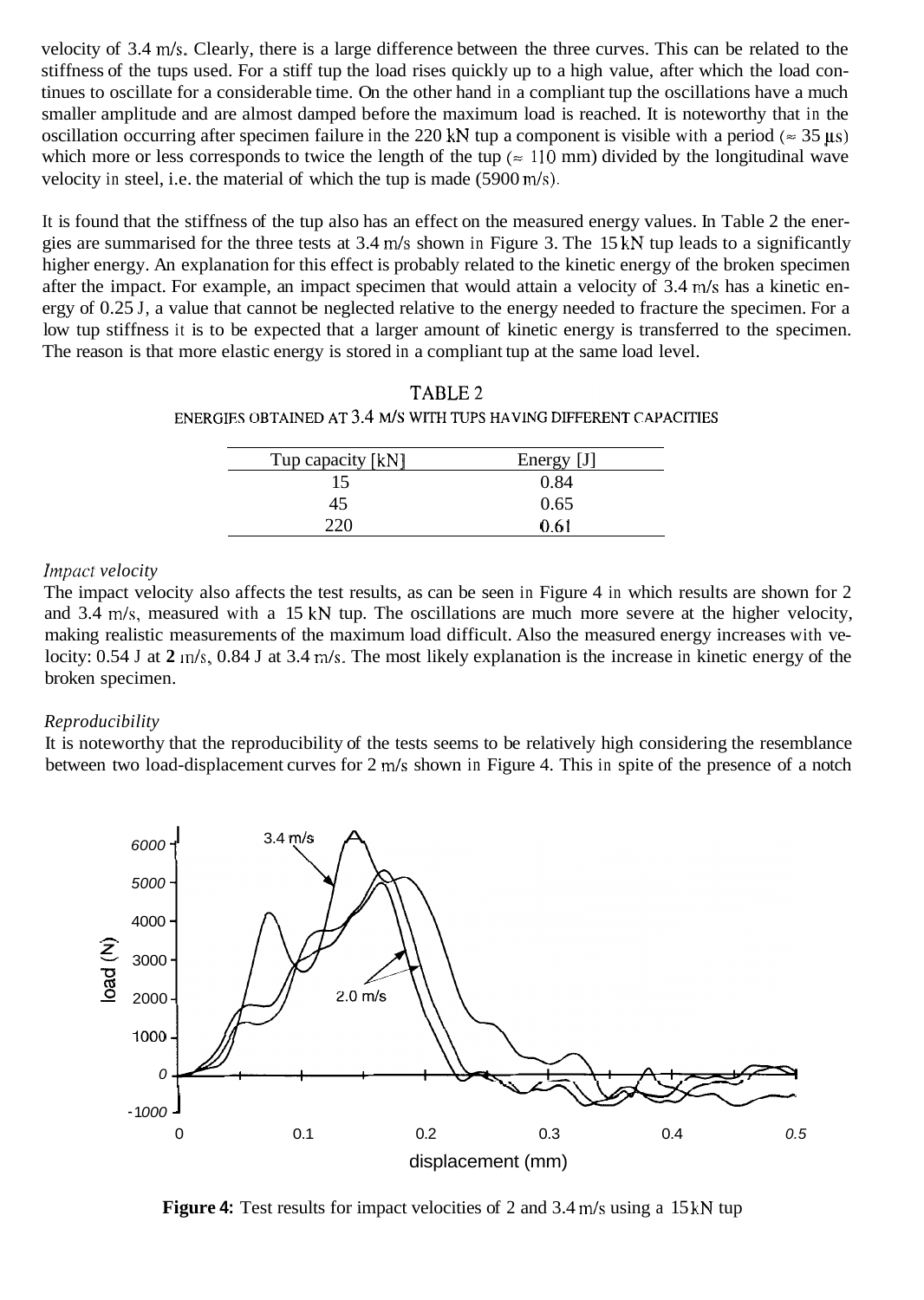<span id="page-5-0"></span>instead of a crack and the fact that the cast material, with its relatively coarse structure and possible porosity, may inherently show spread in behaviour.

# *Discussion*

If the load at specimen failure needs to be determined, oscillations should be damped before this load is reached and thus a compliant tup is preferred. On the other hand, the measured energy will be too high due to a larger kinetic energy transferred to the specimen. In principle it is possible to correct for this effect if oscillations are damped before maximum load and if it may be assumed that the amount of energy stored in the tup at this load is completely transferred to the broken specimen. In case of a stiff tup the kinetic energy transferred to the specimen is lower, but is harder to predict due to the severe oscillations at the moment of failure.

Clearly, measuring at the lowest velocities would be preferable from an experimental point of view. However, this is only possible if the mechanical behaviour of the cast iron does not depend on the loading rate. At the moment there are still insufficient results to draw a definitive conclusion about this aspect.

# **EFFECT OF CARBIDE MORPHOLOGY ON TOUGHNESS**

All tests on the effect of carbide morphology are performed using a 15 kN tup at 2 m/s. Fracture energy is calculated using the total measured work divided by the net section area of the specimen. Since the measurements only have a comparative nature, no attempt is made as yet to correct the results for the kinetic energy transferred to the specimen.

# *Macrostructure*

Tests are performed on specimens (in the as-cast condition) having an equi-axed or columnar structure. The former were taken from the centre of the slab. The latter come from the outer slab region with the notch as close as possible to the cast surface with the notch normal to it. Table 3 gives an overview of the measured fracture energies and *K,,* values.

| Structure | Fracture energy [kJ/m <sup>2</sup> ] $K_{1}$ , [MPa $\sqrt{m}$ ] |       |
|-----------|------------------------------------------------------------------|-------|
| Equi-axed | 7.4; 6.1                                                         | 70:65 |
| Columnar  | 5.6; 5.8                                                         | 49:56 |

TABLE 3 RESULTS FOR THE COLUMNAR AND THE EQUI-AXED ZONE (15 KN TUP, 2 M/S)

On the fracture surface of the columnar specimens the orientation of the columns could be clearly observed. This indicates that the fracture path is affected by the presence of the carbide structures.

# *Hot Rolling*

These experiments are performed on the same type of cast iron as the previous experiments, but the material comes from a different heat. Three slabs are involved which will be designated as I, I1 and 111. The slabs were all heated to 1050 "C and subsequently given the following treatment:

- I. none (used as a reference)
- II. rolling:  $13.0 \text{ mm} \Rightarrow 12.6 \text{ mm}$
- III. rolling:  $12.5 \text{ mm} \Rightarrow 12.1 \text{ mm}$ ; re-heating to  $1050 \text{ °C}$ ; rolling  $12.1 \text{ mm} \Rightarrow 11.0 \text{ mm}$

After this treatment the three slabs were cooled in air until 400 "C, kept at this temperature in a furnace for 90 minutes and finally cooled slowly in the furnace until room temperature. The latter treatment was included to optimise the structure of the matrix with respect to toughness. It should be mentioned that after the whole process slab I1 contained some cracks, while slab I11 contained several cracks.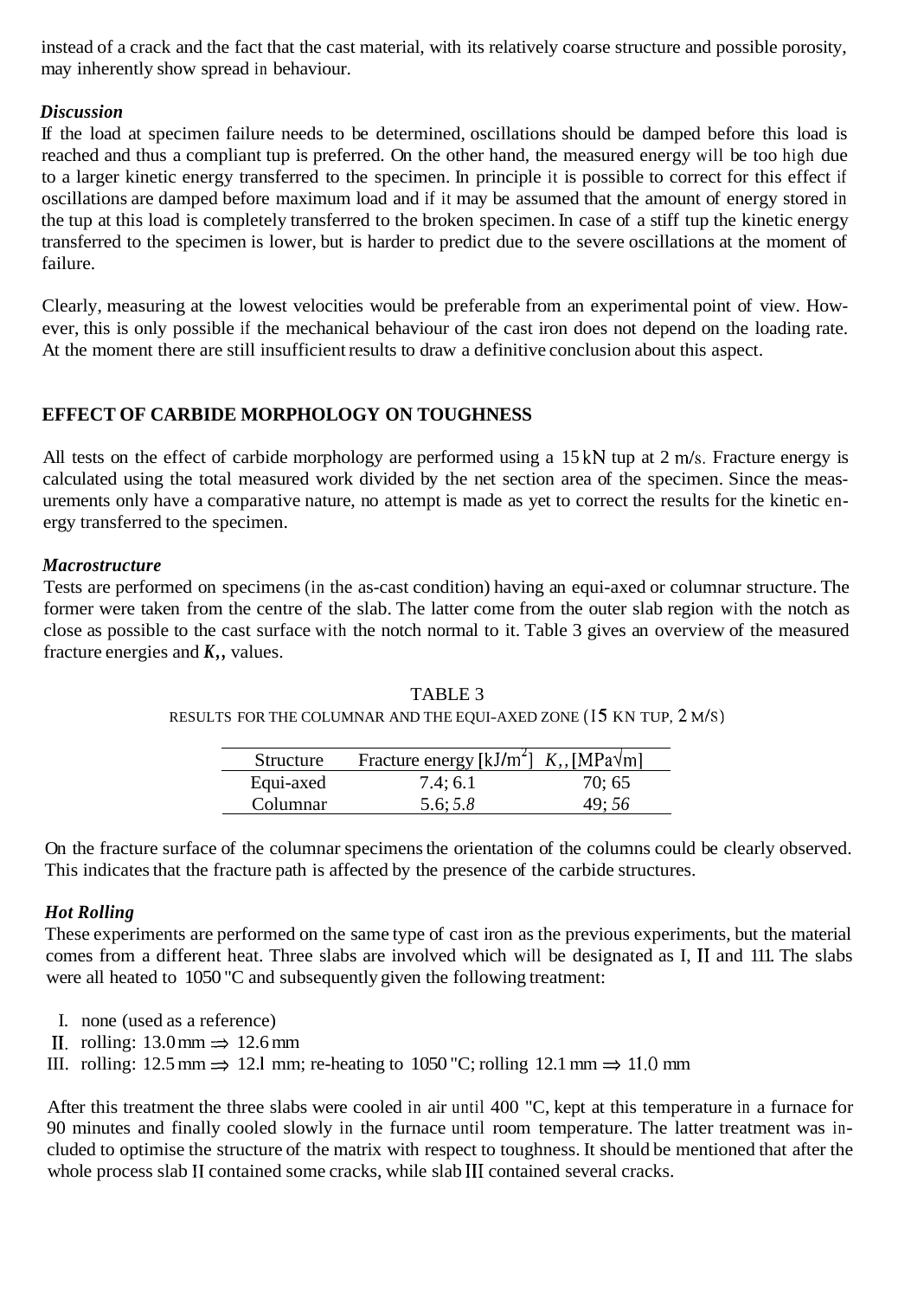Initially the intention was to apply reductions of 10% and 20% to slabs I1 and I11 respectively. However, since the rolling mill could not be accurately set to yield a pre-determined amount of deformation, this turned out differently. The total reductions of slabs I1 and I11 are estimated to be 3% and 12% respectively. Note that the intermediate thickness mentioned above for slab I11 is very approximate.

Rolling a slab will introduce rolling texture, since it will become longer in the rolling direction, while the thickness decreases. Therefore, it seems reasonable to expect that toughness values depend on the loading direction. For this reason impact specimens were taken from the slab with different orientations relative to the rolling direction. Figure *5* gives an overview. The specimen dimensions slightly varied, i.e. the cross section was only approximately  $8 \times 10$  mm and the notch depth was between 1.3 and 1.9 mm. In all cases the loading was applied in the 8 mm direction.



**Figure** *5:* Specimen lay-out in each (rolled) slab

All the load-displacement curves obtained have a more rugged appearance than those of the tests described previously. This could suggest that crack growth is not continuous. As yet the cause is unclear: perhaps the material itself has a more coarse structure than that used for the other tests, or microcracks and/or porosity is present.

Table 4 gives an overview of the fracture energies and the *K,,* values determined. In the table it is indicated whether the fracture process is likely to be affected by cracks that were already formed during the rolling process. This could be recognised by the presence of parts on the fracture surface with a darker colour, resulting from the fact that this surface was formed at high temperature. Furthermore, in the table a best estimate for both fracture energy and *K,,* is given.

|             |           |                                             | Loading direction       |                                                                      |      |                         |     |                              |     |                              |      |
|-------------|-----------|---------------------------------------------|-------------------------|----------------------------------------------------------------------|------|-------------------------|-----|------------------------------|-----|------------------------------|------|
| Slab        | Reduction |                                             | $\perp$ to slab surface |                                                                      |      | // to rolling direction |     | $\perp$ to rolling direction |     |                              |      |
|             | $0\%$     | Energy $[kJ/m^2]$                           | 6.8                     | 8.2                                                                  | 7.5  | 8.4                     | 7.6 | 8.0                          | 7.8 | 8.8                          | 8.3  |
|             |           | $K_{\text{lo}}$ [MPa $\sqrt{\text{m}}$ ] 79 |                         | 84                                                                   | 82   | 70                      | 86  | 78                           | 77  | 95                           | 86   |
| $_{\rm II}$ | 3%        | Energy [kJ/m <sup>2</sup> ]   10.0          |                         | 10.1                                                                 | 10.1 | 7.4                     | 9.4 | 8.4                          |     | 11.8                         | 11.8 |
|             |           | $K_{\text{lc}}$ [MPa $\sqrt{\text{m}}$ ] 84 |                         | 94                                                                   | 89   | 70                      | 88  | 79                           |     | 75                           | 75   |
| Ш           | 12%       | Energy $[kJ/m2]$                            | 9.7                     | 10.3                                                                 | 10   | 9.7                     | 9.8 | 9.8                          |     | 12.0                         | 12.0 |
|             |           | $K_{\text{lc}}$ [MPa $\sqrt{\text{m}}$ ] 75 |                         | 83                                                                   | 79   | 78                      | 82  | 80                           |     | 81                           | 81   |
|             |           | : few cracks                                |                         | $\left \frac{1}{\sqrt{2}}\right $ $\frac{1}{\sqrt{2}}$ : many cracks |      | $12.3$ : test data      |     |                              |     | <b>12.3</b> : best estimates |      |

TABLE **4**  FRACTURE ENERGIES AND  $K_{1c}$  values for hot rolled white cast iron at 2 m/s